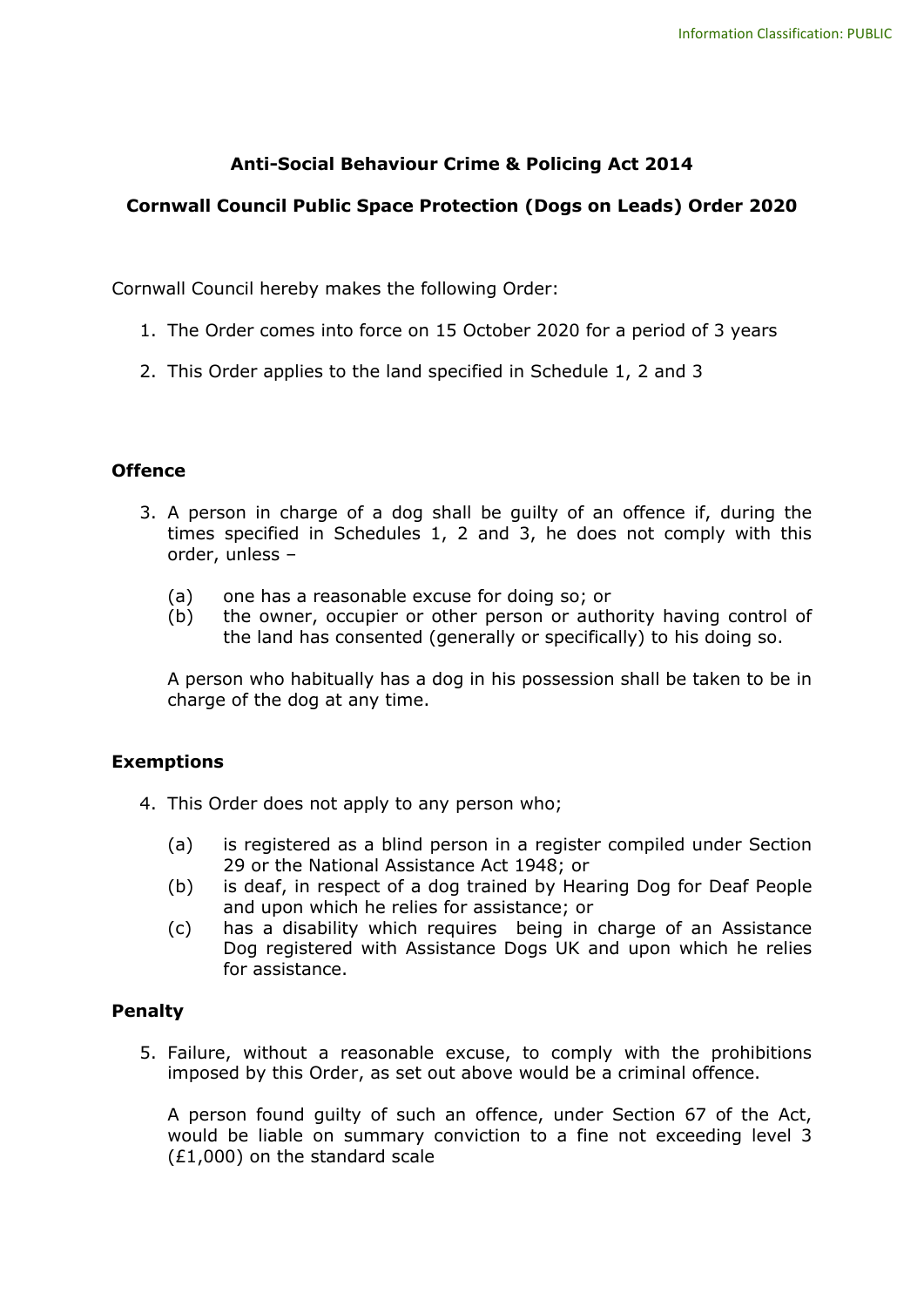**0 6 0 255** 

A Police Officer, Police Community Support Officer or authorised person from the Council under Section 68 of the Act, may issue a fixed penalty notice in the sum of £100, to a person believed to have 'committed an offence under this Order this discharging liability for prosecution.

Given the Common Seal of Cornwall Council

\ Executed as an Order by )

**THE CORNWALL COUNCIL** )

whose common seal was hereunto

affixed in the presence of:  $\qquad \qquad$  )

Authorised Officer

This  $45$  day of *oct DBE12* 2020

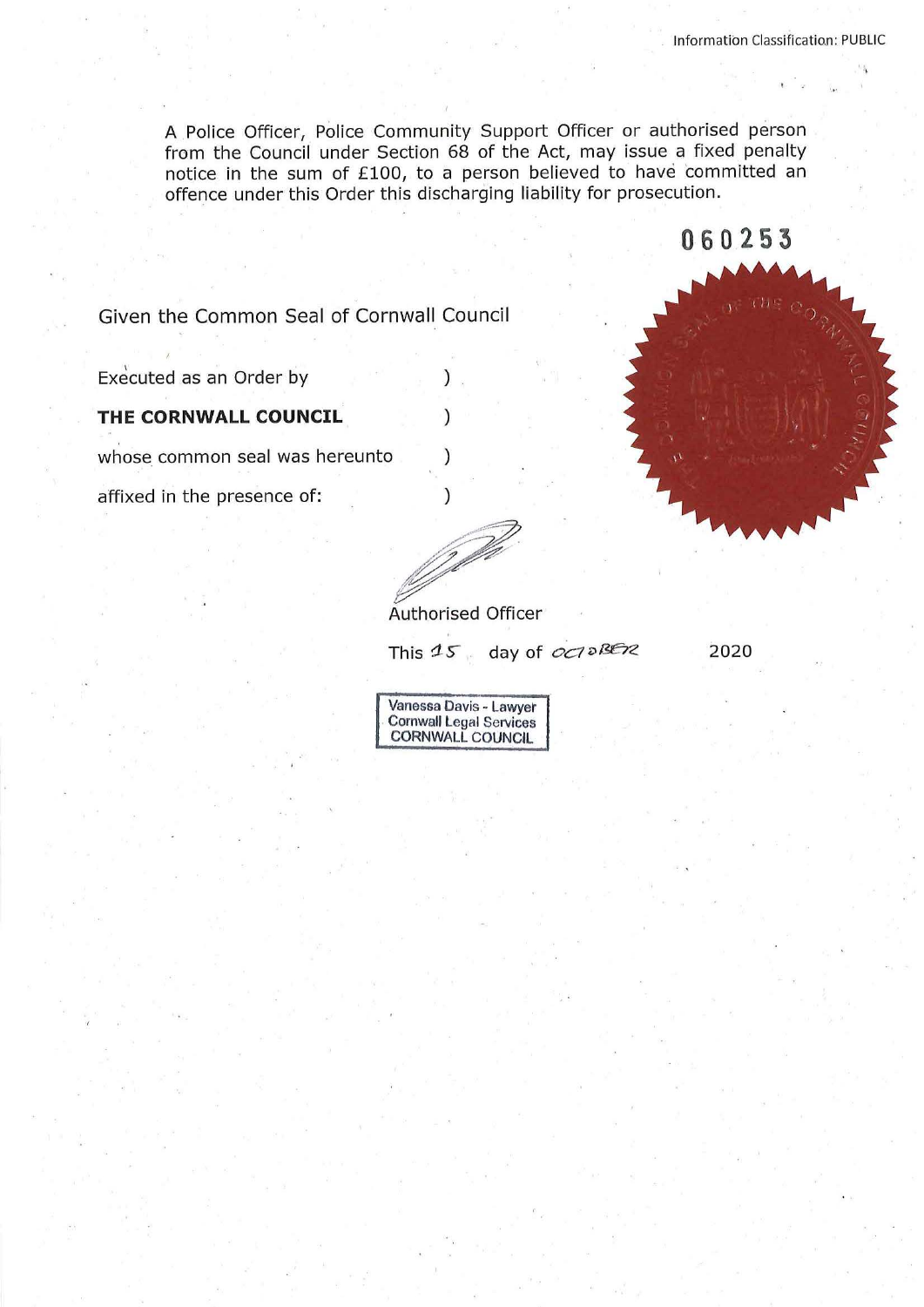## **SCHEDULE 1**

This Order applies to the land listed in Schedule 1 365 days of any given year;

- 1. Barrow Park (Area A), Cremyll
- 2. Brunel Green, Saltash
- 3. Camborne Park (Other than play area)
- 4. Carew Pole Close, Truro
- 5. Carne View, Gwennap
- 6. Castle Park (Area C), Liskeard
- 7. Coronation Park, Helston (the lake area excluding enclosed play area)
- 8. Deer Park North (Area A), Cremyll
- 9. Deer Park South, Cremyll
- 10. Ferndale Road, Falmouth
- 11. Folly Scope, Cremyll
- 12. Footpath from St Uny Church to Porthkidney Sands, Lelant, St Ives
- 13. Formal Gardens, Cremyll
- 14. Hannafore Fields, West Looe
- 15. Horson Cemetery
- 16. Killacourt Field (excluding Killacourt Putting Green), The Crecent, Newquay
- 17. Lanchard Cemetery, Liskeard
- 18. Land at Heartlands Site
- 19. Maker Cemetery
- 20. Malabar Road, Truro
- 21. Marlborough Estate, Falmouth
- 22. Memorial Gardens, Downderry
- 23. Mount Edgcumbe Country Park, Cremyll
- 24. Oakfield Road, Falmouth
- 25. Orchard Close, Flushing
- 26. Permarin Road, Penryn
- 27. Playing Field (Area B), Duloe
- 28. Polperro Cemetery
- 29. Quethiock Cemetery
- 30. Rapsons Field (Area A), Liskeard
- 31. Rosedale Estate, Truro
- 32. Silverway, Threemilestone
- 33. St Clements Close, Truro
- 34. St Stephen Recreation Ground (excluding small children's play area), Trethosa Road, St Stephen
- 35. The Beacon, Falmouth